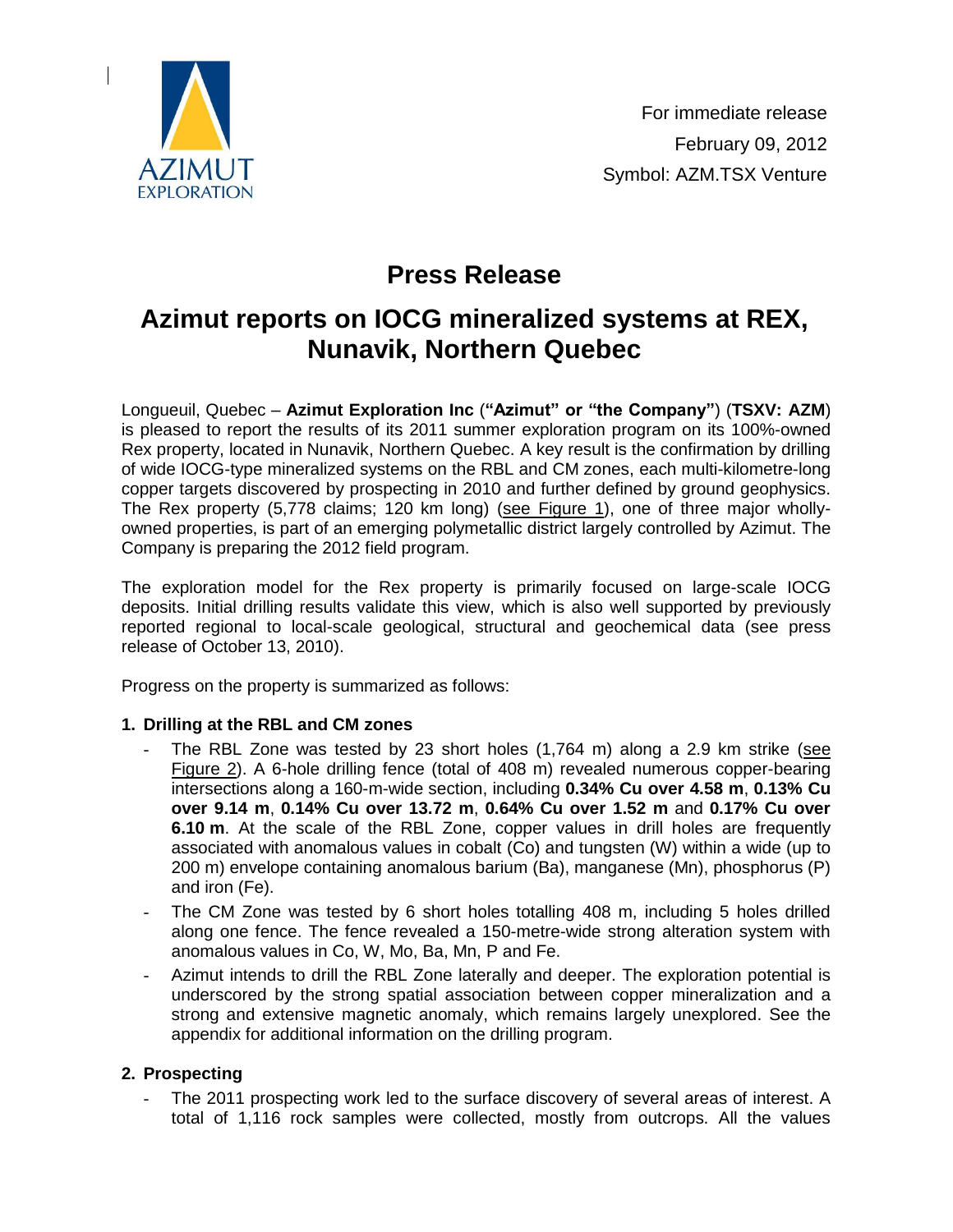reported below are from grab samples. This type of sample is selective by nature and unlikely to represent average grades.

- Results in the southern part of Rex revealed a 4-kilometre trend defined by anomalous barium values (up to 2.38% Ba) and a copper showing (0.67% Cu) within a strong, 13 km-long copper-molybdenum-cobalt-rare earth-manganese footprint in lake-bottom sediments. This sector represents a top-priority IOCG target.
- Results elsewhere included:
	- 5.5 g/t Au, 2.2 g/t Au, 0.33% Cu (Volcan prospect area);
	- 0.9 g/t Au, 57.6 g/t Ag, 285 ppm Bi, 0.87% W, 0.34% Cu (Pap prospect);
	- 1.31% Cu, 0.60% Cu (5 km NW of the RBL Zone);
	- 0.65% Mo, 0.57% Mo, 0.25% and 0.23% Mo, 0.91 g/t Re (rhenium), 0.37g/t Re (5 km SW of the CM Zone);
	- 20 rock samples with copper values higher than 0.1% Cu yielded up to 0.38% Cu; 10 samples yielded molybdenum values ranging from 204 ppm Mo to 0.32% Mo (5 prospects in the northern part of Rex along a 30-km trend that includes the Robinson Zone).

## **3. Diamond potential**

Azimut did not initially consider the Rex property as a diamond target, but data from the 2010 and 2011 programs revealed a strong exploration potential for diamonds. The ongoing assessment is taking into account in-fill multi-element lake-bottom sediment results, a detailed aeromagnetic survey, a structural interpretation, and prospecting results. Field work conducted this summer led to the discovery of ultramafic intrusive rocks and carbonatite dykes. Azimut's Rex, Rex South and NCG properties cover a deep-seated structural corridor ("the Allemand-Tasiat Zone") which has been previously recognized by the Ministry of Natural Resources and Wildlife of Quebec as being prospective for diamonds.

On-site field operations were managed by Azimut's senior project geologist, François Bissonnette, P.Geo. Contracts were awarded to the following Quebec-based companies: Géophysique TMC Inc in Val-d'Or for ground geophysics; Geo Data Solutions Inc in Laval for lake-bottom sediment sampling; and Forages Technic-Eau Inc in Varennes for drilling. The lake bottom sediment samples were sent for analysis to Activation Laboratories based in Ancaster, Ontario. Prospecting and drilling samples were sent to ALS Minerals based in Vald'Or, Quebec, and were assayed using an ICP method. Check analyses were carried out by X-ray fluorescence on several tungsten-bearing and barium bearing grab samples.

This press release was prepared by geologist Jean-Marc Lulin acting as Azimut's Qualified Person under NI 43-101.

Azimut is a mineral exploration company with the objective of discovering major ore deposits. The Company's core business is project generation using cutting-edge targeting methodologies, along with partnership development. Azimut holds the largest mineral exploration portfolio in Quebec, including key gold, copper, uranium and rare earth element properties.

## **Contact and information**

**Jean-Marc Lulin, President and CEO** Tel.: (450) 646-3015 – Fax: (450) 646-3045 [info@azimut-exploration.com](mailto:info@azimut-exploration.com) [www.azimut-exploration.com](http://www.azimut-exploration.com/)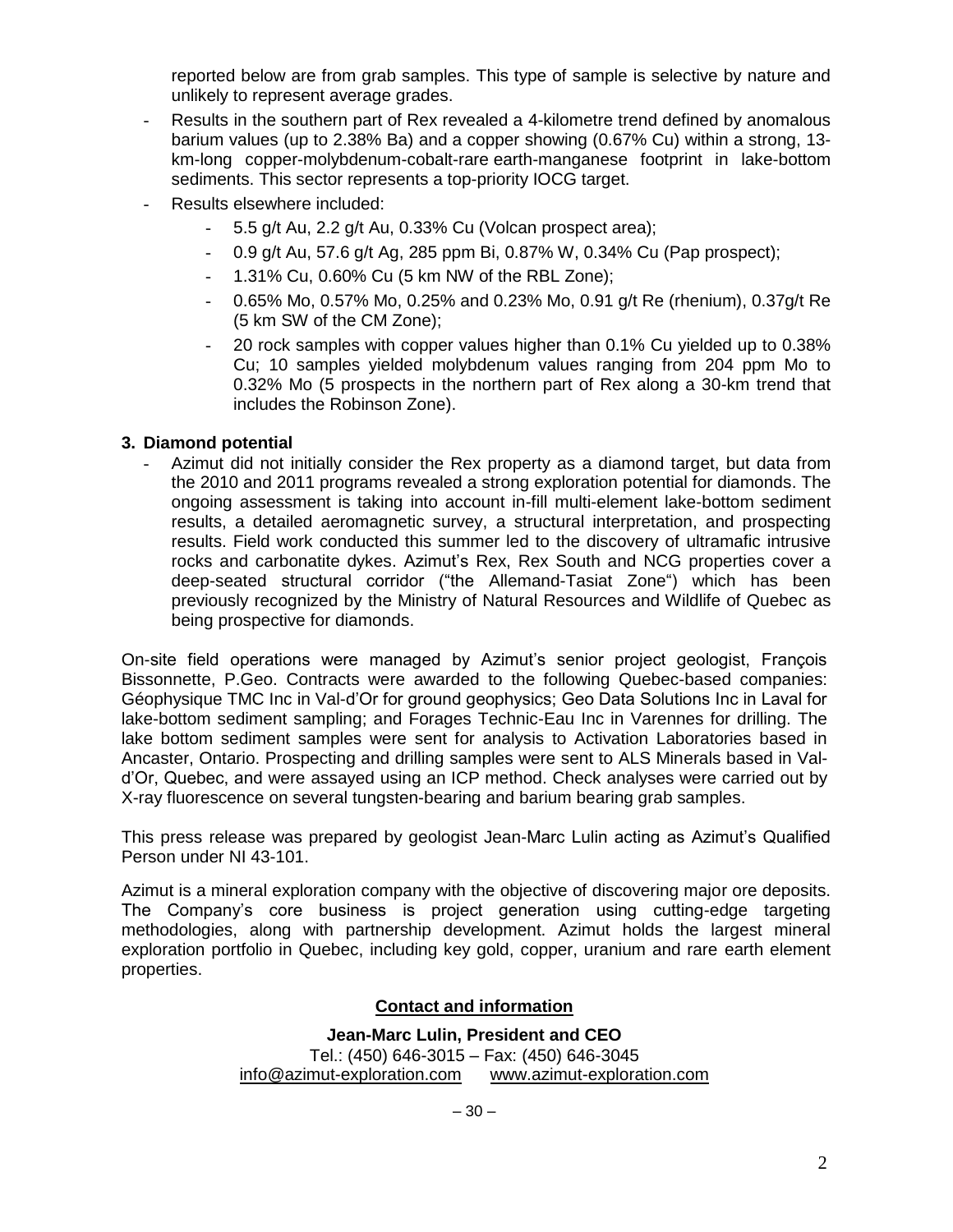# **Appendix**

The RBL and CM zones, discovered during the first prospecting program in 2010, were subject to 2,172 m of reconnaissance drilling, totalling 29 short holes, including 2,113 m of standard rotary percussion drilling ("rotary") and 59 m of reverse circulation drilling ("RC"). The drilling program followed up on surface prospecting results and ground geophysics, which included a total of 49.2 line-km of induced polarization ("IP") and 122.3 line-km of ground magnetics (see press release of October 13, 2011). Most of the holes have been drilled with a 55 degree dip with a NE or SE bearing.

The operational protocol for drilling and sampling was as follows:

- Bedrock was sampled using a heliportable standard rotary percussion drilling rig, working in conventional and reverse circulation (RC) modes.
- For both drilling modes, the hole diameter was 88.9 mm (3.5 in) and rock chip samples were continuously collected every 1.52 m (5 ft), following a sampling protocol specifically designed for this drilling campaign, including a QC/QA program.
- In order to minimize the risk of contamination, the operators followed closely-monitored rock-chip sampling instructions, including the installation of a steel casing in the bedrock to prevent physical contact between overburden and rock-chips, hole cleaning using compressed air between each 1.52 m drill-run (5 ft rods), and the interruption of drilling in the case of hole flooding.

# *RBL Zone*

A total of 23 short holes totalling 1,763.88 m have been drilled, including 21 rotary holes (1,718.16 m) and 2 RC holes (45.72 m) over a lateral distance of 2.9 km along the mineralized trend. Results are summarized as follows:

## **Hole RBL-11-01** (57.00 m, rotary)

- **1,189 ppm Cu over 6.10 m** (from 27.46 m to 33.53 m)
- 109 ppm Co over 3.05 m (from 30.48 m to 33.53 m)
- 1,317 ppm Ba over 13.72 m (from 38.10 m to 51.82 m)
- 159 ppm W over 7.62 m (from 48.77 m to 56.39 m)
- 1,815 ppm Mn over 3.66 m (from 53.34 m to 57.00 m)

#### **Hole RBL-11-02** (76.20 m, rotary)

- **1,395 ppm Cu over 1.52 m** (from 7.62 m to 9.14 m)
- **1,507 ppm Cu over 12.19 m** (from 59.44 m to 71.63 m)
- 1,017 ppm Ba over 6.10 m (from 16.76 m to 22.86 m)
- 166 ppm W over 7.62 m (from 59.44 m to 67.06 m)

#### **Hole RBL-11-03** (82.30 m, rotary)

- **1,268 ppm Cu over 13.72 m** (from 4.47 m to 18.29 m)
- 1,017 ppm Ba over 15.24 m (from 22.86 m to 38.10 m)
- 1,764 ppm Mn over 36.58 m (from 45.72 m to 82.30 m)

#### **Hole RBL-11-04** (68.58 m, rotary)

- No significant Cu value
- 1,342 ppm Mn over 64.01 m (from 4.57 m to 68.58 m)

#### **Hole RBL-11-05** (108.20 m, rotary)

- No significant Cu value
- 1,743 ppm Mn over 83.82 m (from 19.81 m to 103.63 m)
- 1,179 ppm P over 47.25 m (from 42.67 m to 89.92 m)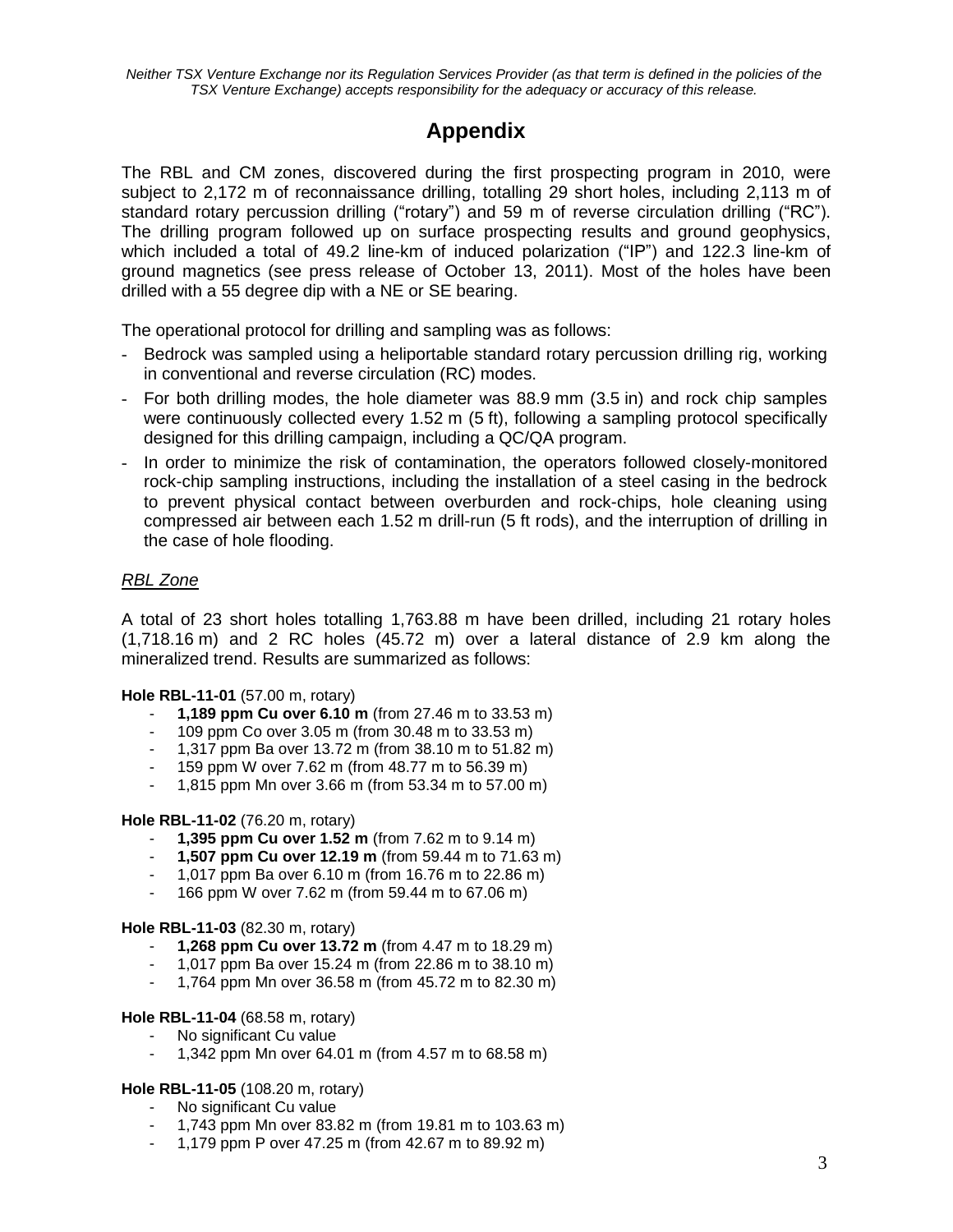- 7,40% Fe over 64.01 m (from 41.15 m to 105.16 m)

#### **Hole RBL-11-06** (103.63 m, rotary)

- **6,240 ppm Cu over 1.52 m** (28.96 m to 30.48 m)
- 1,671 ppm Mn over 38.10 m (from 54.86 m to 92.96 m)
- 2,007 ppm P over 42.67 m (from 50.29 m to 92.96 m)
- 9.24 % Fe over 44.20 m (from 50.29 m to 94.49 m)

**Hole RBL-11-6t** (18.29 m, RC)

No significant Cu value

**Hole RBL-11-07** (120.40 m, rotary)

- **3,446 ppm Cu over 4.58 m** (from 54.86 m to 59.44 m)
- **1,373 ppm Cu over 9.14 m** (from 68.58 m to 77.72 m)
- **1,071 ppm Cu over 4.57 m** (from 86.87 m to 91.44 m)
- 2,057 ppm Mn over 30.48 m (from 56.39 m to 86.87 m)
- 1,415 ppm P over 62.49 m (from 57.91 m to 120.40 m)
- 9.54 % Fe over 64.01 m (from 56.39 m to 120.40 m)

**Hole RBL-11-7t** (27.43 m, RC)

No significant Cu value

**Hole RBL-11-08** (95.40 m, rotary)

- **2,240 ppm Cu over 1.52 m** (from 6.10 m to 7.62 m)
- **1,385 ppm Cu over 13.72 m** (from 39.62 m to 53.34 m)
- 671 ppm W over 6.10 m (from 45.72 m to 51.82 m)
- 1,710 ppm W and 121 ppm Co over 3.05 m (from 65.53 m to 68.58 m)
- 312 ppm W and 105 ppm Co over 3.96 m (from 91.44 m to 95.40 m)

#### **Hole RBL-11-09** (9.14 m, rotary)

No significant Cu value

**Hole RBL-11-10**, (85.34 m, rotary)

- **6,460 ppm Cu over 1.53 m** (from 16.76 m to 18.29 m)
- **1,230 ppm Cu over 1.52 m** (from 33.53 m to 35.05 m)
- **1,665 ppm Cu over 1.52 m** (from 41.15 m to 42.67 m)
- **1,510 ppm Cu over 1.52 m** (from 51.82 m to 53.34 m)
- 106 ppm Co over 10.67 m (from 16.76 m to 27.43 m)
- 10.23% Fe over 83.82 m (from 1.52 m to 85.34 m)

**Hole RBL-11-11** (60.05 m, rotary)

- **2,360 ppm Cu over 1.53 m** (from 9.14 m to 10.67 m)
- **1,680 ppm Cu over 6.10 m** (from 41.15 m to 47.24 m)
- 145 ppm Co over 31.09 m (from 28.96 m to 60.05 m)
- 325 ppm W over 9.14 m (from 27.43 m to 36.58 m)
- 1,920 ppm W over 0.61 m (from 59.44 m to 60.05 m)
- 6.55% Fe over 58.83 m (from 1.22 m to 60.05 m)

#### **Hole RBL-11-12** (123.44 m, rotary)

- No significant Cu value
- 1,376 ppm Ba over 13.72 m (from 1.52 m to 15.24 m)

#### **Hole RBL-11-13** (106.68 m, rotary)

**1,630 ppm Cu over 1.53 m** (from 42.67 m to 44.20 m)

# **Hole RBL-11-14** (80.77 m, rotary)

- No significant Cu value
- 10.98% Fe over 73.15 m (from 7.62 m to 80.77 m)
- 1,560 ppm Mn over 60.69 m (from 19.81 m to 80.77 m)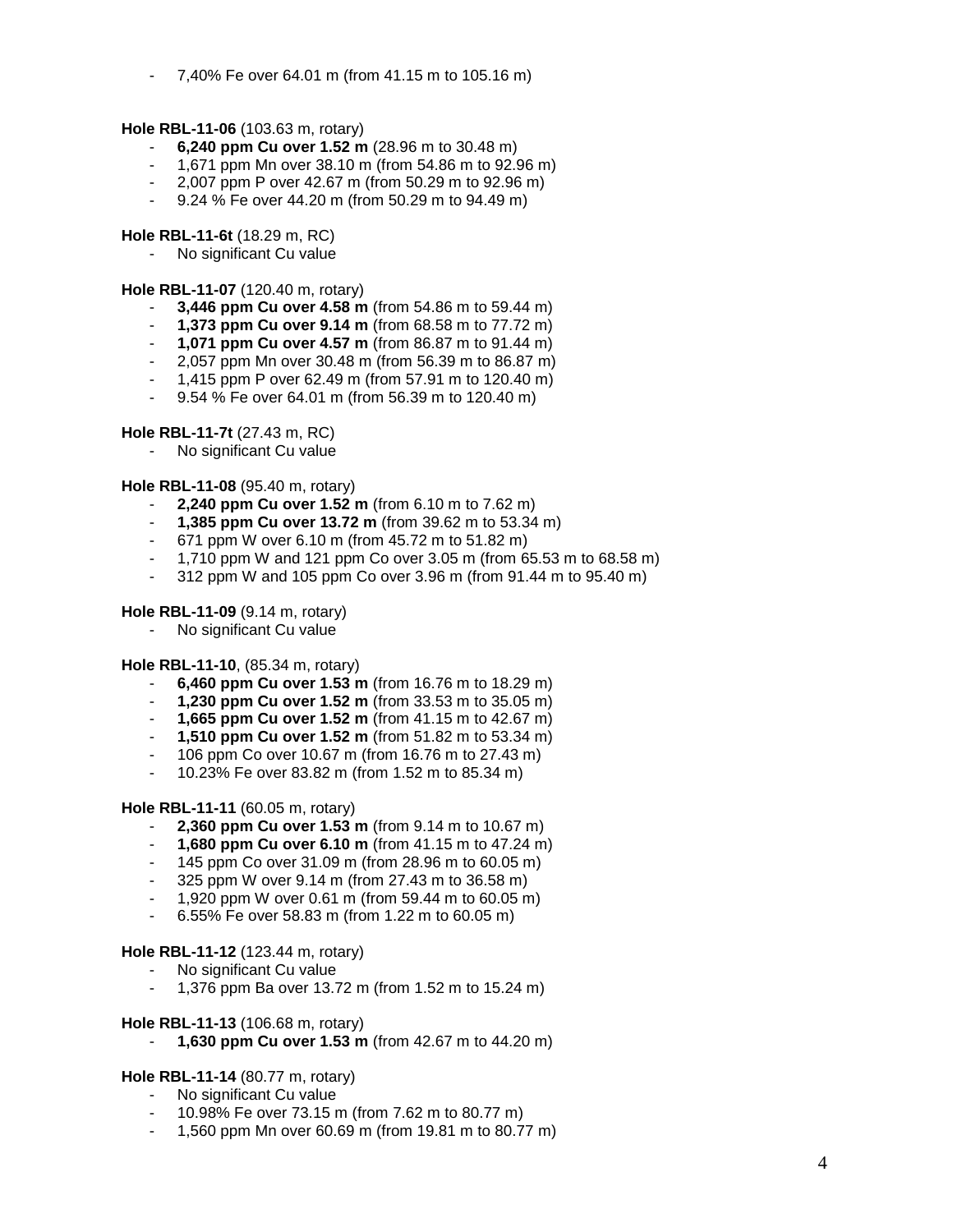#### **Hole RBL-11-15** (117.35 m, rotary)

- **1,350 ppm Cu over 1.52 m** (from 106.68 m to 108.20 m)
- 1,127 ppm Ba over 6.10 m (from 106,68 m to 112,78 m)

**Hole RBL-11-16** (79.25 m, rotary)

- **1,330 ppm Cu over 1.52 m** (from 22.86 m to 24.38 m)
- **2,387 ppm Cu over 18.29 m** (from 45.72 m to 64.01 m)
- 175 ppm Co over 6.10 m (from 22.86 m to 28.96 m)
- 100 ppm Co over 15.24 m (from 45.72 m to 60.96 m)
- 1,880 ppm W over 1.53 m (from 77.72 m to 79.25 m)
- 5.69% Fe over 56.39 m (from 22.86 m to 79.25 m)

#### **Hole RBL-11-17** (32.00 m, rotary)

- No significant Cu value
- 1,690 ppm Mn over 7.62 m (from 16.76 m to 24.38 m)
- 2,034 ppm P over 13.72 m (from 16.76 m to 30.48 m)
- 7.57 % Fe over 25.90 m (from 6.10 m to 32.00 m)

**Hole RBL-11-18** (36.58 m, rotary)

- **1,210 ppm Cu over 1.53 m** (from 27.43 m to 28.96 m)
- 1,086 ppm Ba over 4.57 m (from 10.67 m to 15.24 m)

**Hole RBL-11-19** (42.67 m, rotary)

- **3,840 ppm Cu over 1.52 m** (from 22.86 m to 24.38 m)
- 1,068 ppm Ba over 10.67 m (from 3.05 m to 13.72 m)

**Hole RBL-11-20** (120.40 m, rotary)

- No significant Cu value
- 1,905 ppm Mn over 118.57 m (from 1.83 m to 120.40 m)
- 1,472 ppm P over 22.86 m (from 86.87 m to 109.73 m)
- 8.11 % Fe over 56.39 m (from 64.01 m to 120.40 m)

**Hole RBL-11-21** (112.78 m, rotary)

- No significant Cu value
- 1,918 ppm Mn over 110.04 m (from 2.74 m to 112.78 m)
- 1,844 ppm P over 84.13 m (from 2.74 m to 86.87 m)
- 7.66 % Fe over 110.04 m (from 2.74 m to 112.78 m)

#### *CM Zone*

A total of 6 short holes totalling 408.44 m have been drilled, including 5 rotary holes (394.72 m) and one RC hole (13.72 m). Five holes (CM-11-01 to CM-11-04 and CM11-03t) were performed along one drilling fence to crosscut a 1.8 km-long NW-SE IP anomaly. The hole CM-11-05 was drilled 1.3 km to the south-east from the previous fence to test laterally the same IP anomaly. Results are summarized as follows:

#### **Hole CM-11-01** (80.77 m, rotary)

- No significant Cu value
- 264 ppm Co over 15.85 m (from 5.49 m to 21.34 m)
- 271 ppm W over 10.67 m (from 54.86 m to 65.53 m)
- 1,026 ppm Ba over 13.71 m (from 18.29 m to 32.00 m)
- 1,009 ppm P over 18.29 m (from 41.15 m to 59.44 m)

#### **Hole CM-11-02** (60.96 m, rotary)

- No significant Cu value
- 1.110 ppm Ba over 57.30 m (from 3.66 m to 60.96 m)